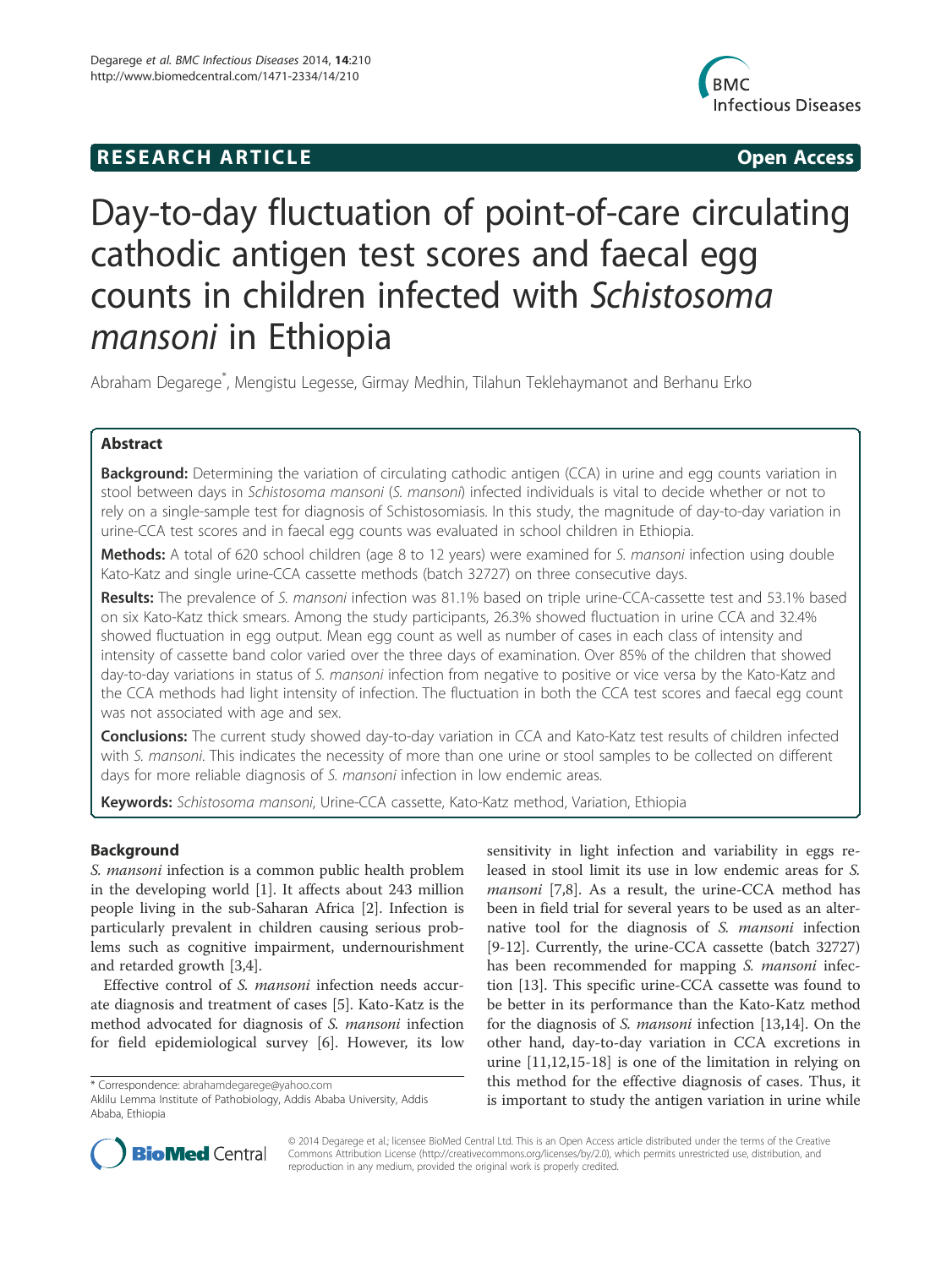applying the test for the diagnosis of S. mansoni infection in order to decide on the possibility of relying on a single-sample test. Moreover, the effect of geographical variations of S. mansoni strains on the day-to-day variability of CCA antigens released in urine is poorly understood. Therefore, the objective of this study was to evaluate day-to-day variation in urine-CCA test scores and in faecal egg counts while using the urine-CCA cassette test (batch 32727) and the Kato-Katz thick smear for the diagnosis of S. mansoni infection in children. The current paper is building on the same data set reported in Erko et al. [14], but different analysis was used to approach day-to-day variation in urine-CCA cassette test and egg out puts in the diagnosis of S. mansoni infection.

## Methods

## Study area and population

A cross-sectional study involving 620 children (320 from Jiga and 300 from Harbu Elementary Schools located in Jiga and Harbu towns; age ranged: from 8 to12 years and 51% were females) was conducted in 2010 and 2011. Details of the study sites and study population have been described in Erko et al. [14].

#### Urine specimen collection and testing

Midstream urine specimens were collected for three consecutive days from each study participant. The urine POC/CCA (point-of-care circulating cathodic antigen) cassette test was performed according to the protocol and procedures described by the manufacturer (http://www. rapid-diagnostics.com/downloads/RMD%20Pamphlet%20 2011\_06\_13%20.pdf ). The urine samples were tested with POC-CCA immediately after collection, and the reading was carried out by one laboratory technician about 20 minutes after the buffer was added to the sample. Any line in the test area was considered positive and the results were qualitatively recorded as a strong and weak based on the intensity of the band.

## Stool collection and examination

On the same days about 2 gram of stool sample was collected from each of the study participants who provided urine specimens. Two slides were prepared per sample using a 41.7 mg Kato-Katz template [19] and quantitatively examined for S. mansoni by two laboratory technicians 24 hours after smear preparation. The third technician checked the reading of the two technicians and in case of discrepancies the slides were re-examined. There was an agreement (>95%) between technicians in reading the Kato Katz slides. The results were recorded as egg count per slide and multiplied by 24 to convert it into eggs per gram (epg) of stool for data analysis.

#### Ethical considerations

The study was ethically approved by the Institutional Review Board (IRB) of the Aklilu Lemma Institute of Pathobiology, Addis Ababa University. Permission to conduct the study was also obtained from local government administration and school directors. The children were included in the study after obtaining informed consent from their parents/guardians. In addition, the objective of the study was clearly explained to the children and their assent was sought. Children found positive for intestinal schistosomiasis and soil-transmitted helminthiasis were treated with a single dose of Praziquantel (40 mg/kg body weight) and Albendazole (400 mg), respectively after the third day of specimen collection and examination.

#### Data analysis

Data were double entered and cross-checked using Excel 2007 sheet and analyzed using STATA (version 10). Pearson chi-squared test was used to test difference in proportions of fluctuations between sex, age, location and infection intensity groups. McNemar's chi-squared test was used to compare prevalence of S. mansoni infection between days based on the Kato-Katz as well as the urine-CCA cassette test. Analysis of variance for repeated measures was used to compare differences in mean egg counts among the three days. The agreement in the status of S. mansoni infection between the days was evaluated using Cohen's kappa coefficient. Cohen's kappa values < 0 were interpreted as indicating no agreement and 0–0.20 as slight, 0.21–0.40 as fair, 0.41–0.60 as moderate, 0.61–0.80 as substantial, and 0.81–1 as almost perfect agreement on the status of S. mansonia infection of the study participants between two different days [20]. The arithmetic mean egg count was calculated as the average egg counts (epg) of 6 Kato-Katz thick smears and classes of intensity of S. mansoni infection was determined based on this result as light (1–99 EPG), moderate (100–399 EPG) and heavy ( $\geq 400$  EPG). 95% confidence interval (CI) was estimated for each diagnostic performance parameter. Results were considered significant when  $p < 0.05$ .

## Results

#### S. mansoni infection status based on the urine-CCA cassette test

Using urine-CCA cassette test, 54.8% (340/620) of the children were positive for S. mansoni infection on all the three consecutive days, 18.9% (117/620) were negative in all the three consecutive days, and 26.3% (163/620) had fluctuating results (at least two days results are different). Out of 441 children who had positive test results on day 1, 13.6% were negative on day 2, 16.8% were negative on day 3 and 8.3% were negative both on day 2 and day 3. Out of 179 children whose day 1 urine-CCA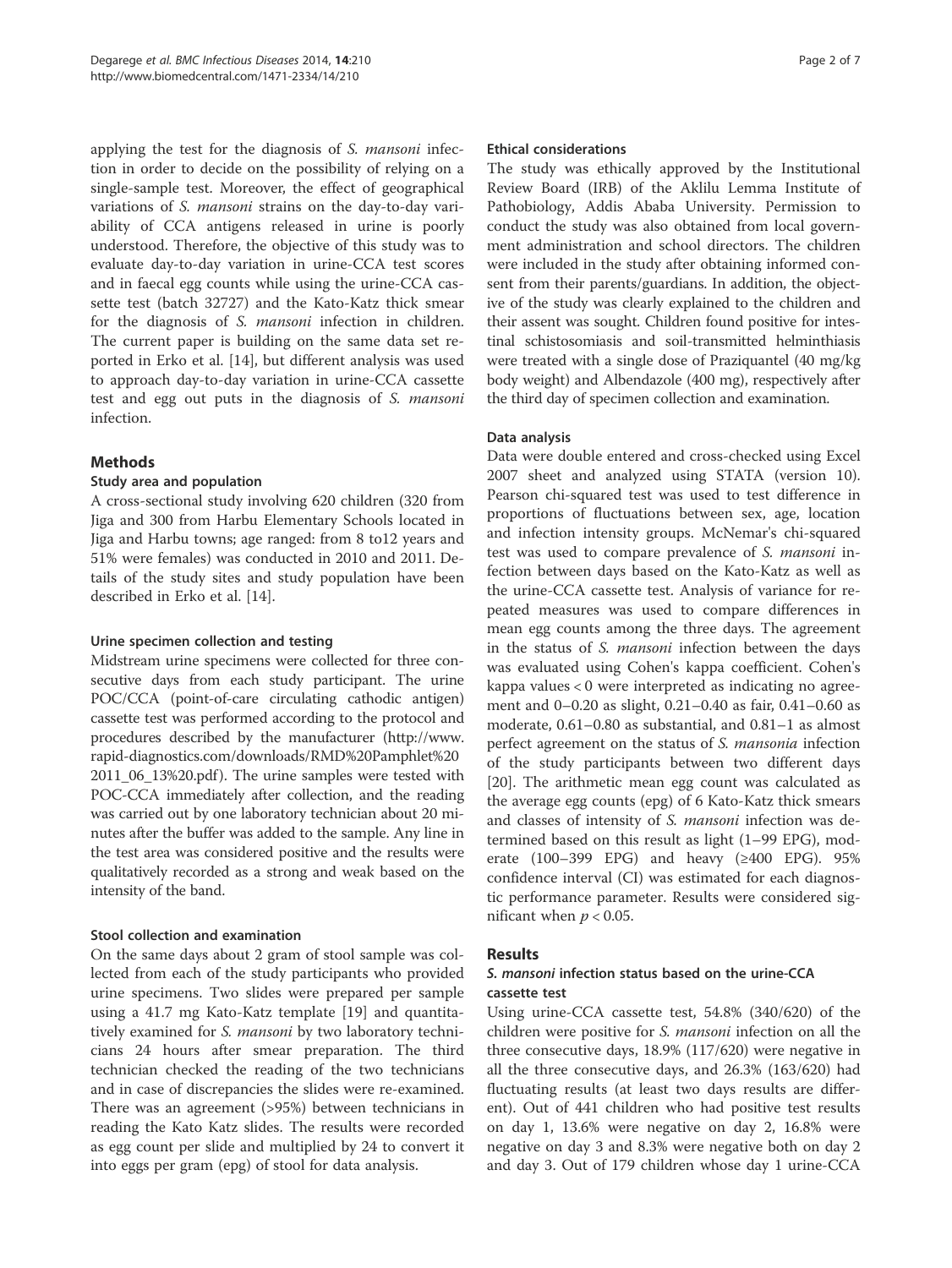test result was negative, 24.6% were positive on day 2, 20.7% were positive on day 3 and 10.1% were positive both on day 2 and day 3. Sixty five children who were positive for S. mansoni on day 2, were negative on day 3 and 43 children who were negative for S. mansoni on day 2, were positive on day 3 (Table 1). Twenty six children (4.2%) were positive for S. mansoni on day 2 but negative on both day 1 and day 3. Similarly, 19 children (3.1%) were positive for S. mansoni on day 3, but negative on both day 1 and day 2. There was significant variability in the positivity/negativity and band color intensity of the urine-CCA cassette test for S. mansoni infection between day 1 and day 2, day 1 and day 3, as well as day 2 and day 3 (Table 1). The fluctuation in test results of the POC-CCA test was more frequent among children who showed weak intensity band color. Variation in urine-CCA cassette test over the three days of examination decreased as the intensity of infection increased. The urine-CCA cassette test showed less variation compared to Kato-Katz over the three days of examination.

Prevalence of *S. mansoni* infection based on cumulative CCA-results of day 1 and day 2 examinations (78.2%) as well as cumulative results of day 1 and day 3 (77.1%) were significantly higher than the prevalence of S. mansoni infection determined by CCA results on day 1 (71.1%), day 2 (68.5%) and day 3 (65.2%) (p < 0.05 for all). Prevalence of S. mansoni infection based on cumulative CCA-results of day 2 and day 3 examination (75.5%) was also significantly higher than the prevalence determined by CCA results of day 2 (68.5%) or day 3 (65.2%) examination ( $p < 0.05$  for both). Similarly, prevalence of S. mansoni based on cumulative CCA-results of the three consecutive days examination (81.1%) was significantly higher than the prevalence determined based on cumulative results of day 2 and day 3 (75.3%) ( $p = 0.01$ )

examination. However, differences in prevalence of S. mansoni based on cumulative CCA-results of the three days examination and day 1 and day 2 (78.2%) or day 1 and day 3 (77.1%) was not significant.

## S. mansoni infection status based on the Kato-Katz thick smear method

There was moderate agreement of S. mansoni infection when results were compared between day 1 and day 2 (Kappa =  $0.42$ ), between day 1 and day 3 (Kappa =  $0.45$ ), and between day 2 and day 3 (Kappa = 0.46) (Table 2). Among the participants, 32.4% (201/620) showed variation in Kato-Katz results over the three days of examination. However, 25.5% (158/620) remained positive and 42.1% (261/620) remained negative over the three days of examination using the Kato-Katz method. Out of 251 children who were diagnosed positive for S. mansoni infection on day 1, 170 (67.7%) were positive on day 2 and 182 (72.5%) were positive on day 3. Similarly, among 369 children who were negative for S. mansoni infection on day 1, 311 (84.3%) remained negative on day 2 and 315 (85.4%) remained negative on day 3. Fifty nine children who were positive for S. mansoni on day 2 were found negative on day 3 and 75 children who were negative for S. mansoni on day 2 were positive on day 3. Among the study participants who were positive for S. mansoni infection on day 1, 17.6% (44/251) were negative on both day 2 and day 3, and 13.3% (30/225) of the participants who were positive for S. mansoni infection on day 2 were negative on both day 1 and day 3.

Majority of the participants (>85%) who were negative for S. mansoni infection on day 1, but positive on day 2 or day 3, and positive on day 1, but negative on day 2 or day 3 had light intensity of infection. Among children who were positive for S. mansoni infection, there was fluctuation in the intensity of infection among the three

|                 | Day 3           |               |                 |              | Day 2           |               |                        |  |
|-----------------|-----------------|---------------|-----------------|--------------|-----------------|---------------|------------------------|--|
|                 | <b>Negative</b> | Weak positive | Strong positive | <b>Total</b> | <b>Negative</b> | Weak positive | <b>Strong positive</b> |  |
| Day1            |                 |               |                 |              |                 |               |                        |  |
| Negative        | 142             | 22            | 15              | 179          | 135             | 35            | 9                      |  |
| Weak positive   | 49              | 35            | 32              | 116          | 41              | 42            | 33                     |  |
| Strong positive | 25              | 36            | 264             | 325          | 19              | 40            | 266                    |  |
| Total           | 216             | 93            | 311             | 620          | 195             | 116           | 308                    |  |
| Kappa           | 0.53            |               |                 | 0.53         |                 |               |                        |  |
| Day 2           |                 |               |                 |              |                 |               |                        |  |
| Negative        | 152             | 25            | 18              |              |                 |               |                        |  |
| Weak positive   | 44              | 33            | 39              |              |                 |               |                        |  |
| Strong positive | 21              | 33            | 254             |              |                 |               |                        |  |
| Kappa           |                 | 0.53          |                 |              |                 |               |                        |  |

Table 1 Day-to-day variations in status of children in Tikur Wuha and Harbu elementary schools for S. mansoni infection as determined using single urine-CCA cassette test, Ethiopia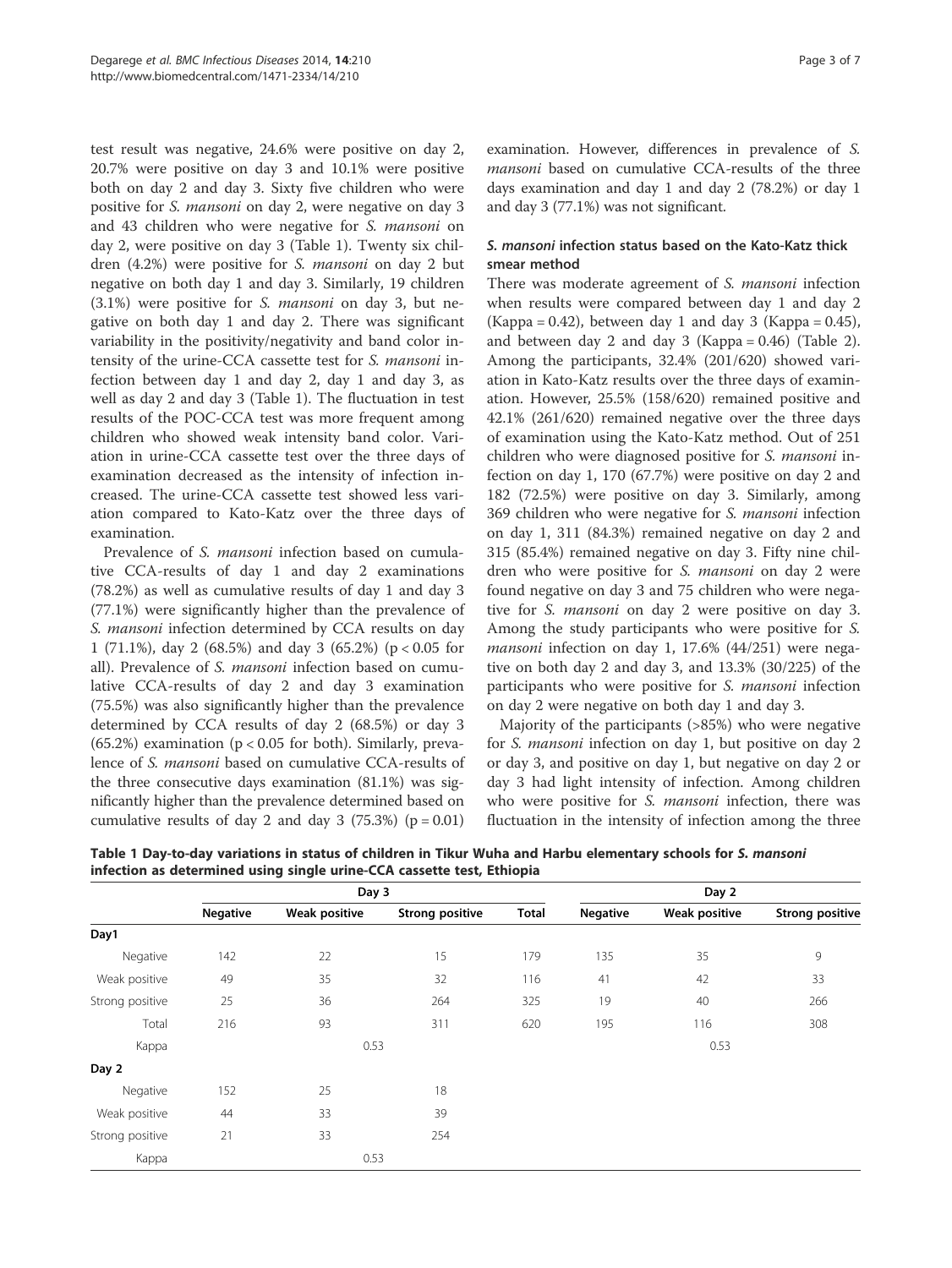|          | Day 3           |                |                |                | Day 2        |                 |                |                |                |
|----------|-----------------|----------------|----------------|----------------|--------------|-----------------|----------------|----------------|----------------|
|          | <b>Negative</b> | Light          | Moderate       | Heavy          | <b>Total</b> | <b>Negative</b> | Light          | Moderate       | Heavy          |
| Day1     |                 |                |                |                |              |                 |                |                |                |
| Negative | 311             | 50             | $\overline{7}$ |                | 369          | 315             | 49             | $\overline{3}$ | $\overline{2}$ |
| Light    | 60              | 85             | 21             | 6              | 172          | 69              | 77             | 22             | 3              |
| Moderate | $\overline{7}$  | 21             | 30             | 6              | 64           | 8               | 21             | 30             | 5              |
| Heavy    | $\overline{2}$  | $\overline{2}$ | $\overline{4}$ | 7              | 15           | 3               | $\overline{2}$ | $\overline{2}$ | 8              |
| Total    | 380             | 158            | 62             | 20             | 620          | 395             | 149            | 57             | 18             |
| Kappa    | 0.45            |                |                |                | 0.42         |                 |                |                |                |
| Day 2    |                 |                |                |                |              |                 |                |                |                |
| Negative | 320             | 60             | 13             | $\overline{2}$ |              |                 |                |                |                |
| Light    | 55              | 78             | 16             |                |              |                 |                |                |                |
| Moderate | $\overline{4}$  | 17             | 30             | 6              |              |                 |                |                |                |
| Heavy    | $\mathbf{1}$    | 3              | 3              | 11             |              |                 |                |                |                |
| Kappa    |                 |                | 0.46           |                |              |                 |                |                |                |

Table 2 Day-to-day variations in status of children in Tikur Wuha and Harbu elementary schools for S. mansoni infection when determined using the Kato-Katz method, Ethiopia

days of examination. The difference in mean egg count of S. mansoni observed on day 1 (mean egg per gram  $(mepg) = 133.4, 95\% \text{ CI} = 106.0, 160.9$ , on day 2 (mepg = 148.4, 95% CI = 115.5, 181.4) and on day 3 (mepg = 150.6, 95% CI = 122.6, 178.6) were not significant. Majority of the children (>85%) that showed day-to-day variations in the status of S. mansoni infection from negative to positive or vice versa by Kato-Katz as well as by the CCA methods had light intensity of infection.

## Factors associated with day-to-day variation in CCA and faecal egg counts

Larger proportion of individuals who had light intensity of infection (70.7%) showed fluctuation in S. mansoni infection status over the three days of examination compared to those with moderate (17.8%) or heavy intensity (11.8%) of infection when examined using duplicate Kato-Katz and the urine-CCA method  $(p < 0.01)$  (Table 3). Similarly, the percentage of individuals who showed fluctuation in S *mansoni* infection status over the three days of examination was higher in those from Harbu area (39.3%) than those from Jiga (25.9%) area when examined using duplicate Kato-Katz method. However, the percentage of individuals who showed fluctuation in S *mansoni* infection status over the three days of examination was comparable between males and females, and between individuals of age 5 to 9 and 10 to 15 years when examined by the duplicate Kato-Katz as well as the urine-CCA methods.

## **Discussion**

In the current study, fairly large number of study participants showed changes in their status of S. mansoni

infection when examined using the Kato-Katz and urine-CCA methods over three consecutive days. Prevalence of S. *mansoni* infection increased significantly when results were compared between a single day and cumulative of two or three days.

Out of the 503 S. mansoni positive participants based on the cumulative results of the three days examination using a single urine-CCA cassette test, only 340 were found consistently positive for the parasite in all the three days. Among 280 children who were negative for S. mansoni infection at least on one of the three days of examination using a single urine-CCA cassette test, only 117 children were found consistently negative for the parasite during the three days of examination using the test. About 26.3% of the participants showed changes in the status of S. mansoni infection using the urine-CCA cassette test when compared among the three days of examination. Consequently, prevalence of S. mansoni infection among the participants increased when the result was analyzed based on examination done on day 1, day 2 or day 3 and cumulative of day 1 and day 2, day 1 and day 3, day 2 and day 3, and day1, day 2 and day 3. Previous studies also showed inconsistency in positivity and negativity of individuals for S. mansoni infection when examined using the urine-CCA cassette method in different days [11,12,15]. One possible explanation for this variability of CCA test results could be attributed to the day-to-day fluctuation of S. mansoni CCA levels in urine as previously reported [16-18].

Some participants who were tested positive were found negative or vice versa when examined over the three days using Kato-Katz method. Fairly large number of individuals who were positive for the parasite egg on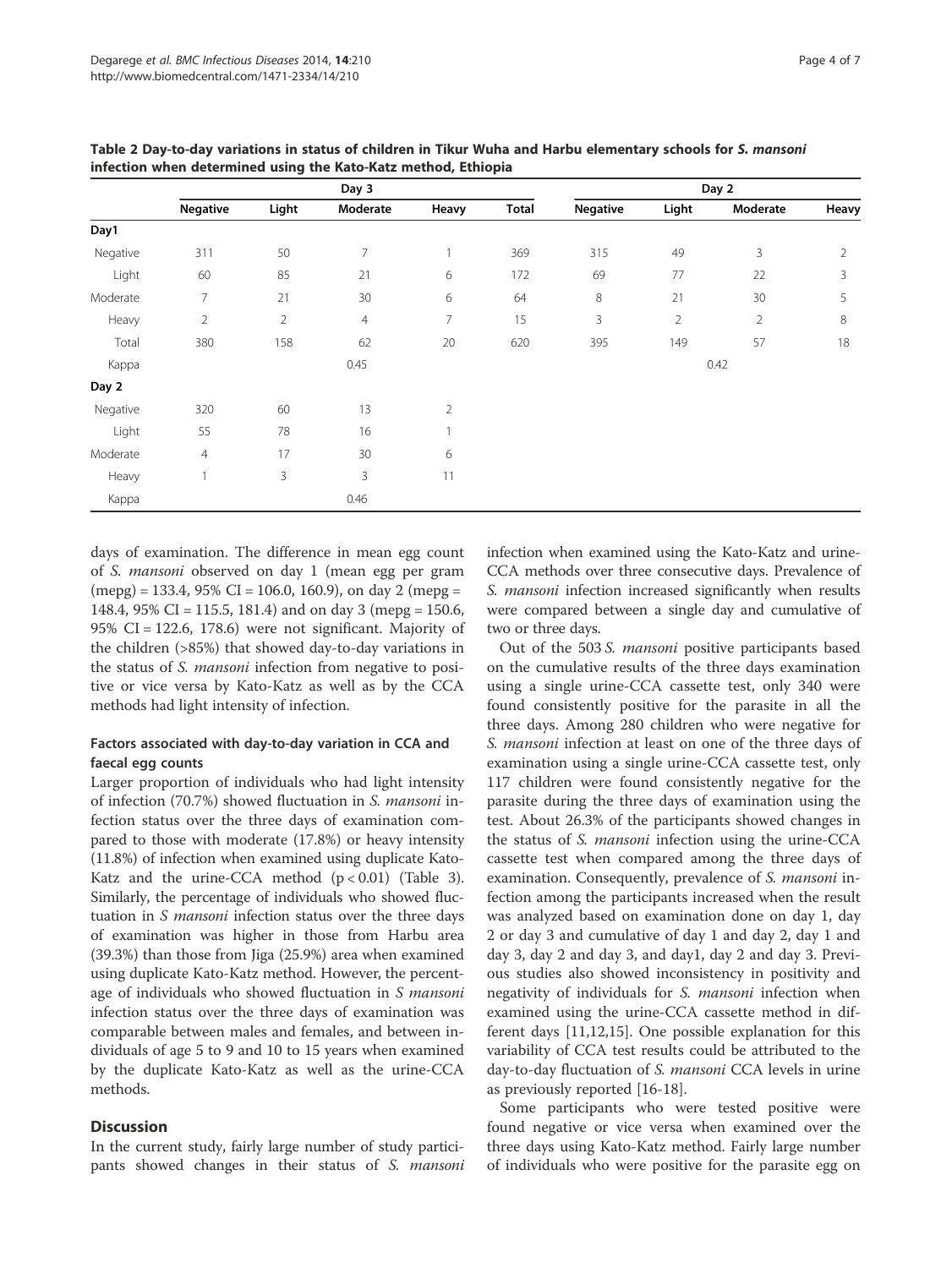| Variable               | Number examined | Number fluctuated over the<br>three days of examination based<br>on Kato-Katz (%) method | Number fluctuated over the<br>three days of examination based on<br>the urine-CCA (%) test |
|------------------------|-----------------|------------------------------------------------------------------------------------------|--------------------------------------------------------------------------------------------|
| Age group              |                 |                                                                                          |                                                                                            |
| $5 - 9$                | 237             | 85 (35.9)                                                                                | 65 (27.4)                                                                                  |
| $10 - 12$              | 383             | 116 (30.3)                                                                               | 97 (25.30)                                                                                 |
| Total                  | 620             | 201 (32.4)                                                                               | 162(26.1)                                                                                  |
| $X^2$ (p)              |                 | 3.4(0.180)                                                                               | 0.39(0.531)                                                                                |
| Sex                    |                 |                                                                                          |                                                                                            |
| Female                 | 316             | 101(31.9)                                                                                | 86 (27.5)                                                                                  |
| Male                   | 304             | 100 (32.9)                                                                               | 76 (25.0)                                                                                  |
| $X^2(p)$               |                 | 0.03(0.865)                                                                              | 0.52(0.471)                                                                                |
| Location               |                 |                                                                                          |                                                                                            |
| Jiga                   | 320             | 83 (25.9)                                                                                | 90(28.1)                                                                                   |
| Harbu                  | 300             | 118 (39.3)                                                                               | 72 (23.8)                                                                                  |
| $X^2(p)$               |                 | $13.23$ (<0.01)                                                                          | 1.85(0.174)                                                                                |
| Intensity of infection |                 |                                                                                          |                                                                                            |
| Light                  | 239             | 169 (70.7)                                                                               | 40(20.1)                                                                                   |
| Moderate               | 73              | 13 (17.8)                                                                                | 5(6.8)                                                                                     |
| Heavy                  | 17              | 2(11.8)                                                                                  | 0(0.0)                                                                                     |
| $X^2(p)$               |                 | $85.35$ (<0.01)                                                                          | 11.45 (0.003)                                                                              |

Table 3 Day-to-day variations in status of children for S. mansoni infection based on age groups, sexes, location and intensity of infection as determined using single urine-CCA cassette test and duplicate Kato-Katz method

one of the three days were found negative on the other two days of examination. As a result, prevalence of S. mansoni infection was higher based on samples collected on 3 days (6 Kato-Katz slides) than on two (4 Kato-Katz slides) or single day (2 Kato-Katz slide). This agrees with the previous observation of day-to-day variation in status of individuals for S. mansoni infection as determined using the Kato-Katz method [7,8]. Had larger samples from several schools were taken, the prevalence/intensity of infection for the areas might be estimated based on results of only one Kato-Kato slide on each day. This would be helpful in evaluating the nature of the treatment that can be recommended for the areas.

The fluctuations observed for the CCA and faecal egg count over the three days of examination showed significant association with intensity of infection. Majority of the fluctuation (>85%) in S. mansoni test results by both methods were observed in children with light intensity of infection. Only 2 children with heavy intensity of infection by the six Kato-Katz method showed variation in faecal egg count across the three days, and none of the children with heavy intensity of infection showed changes in CCA test results over the three days of examination. As the Kato-Katz and the urine-CCA methods are less sensitive in light intensity infections [8,15], it is highly likely that large number of children could be miss-diagnosed in low endemic areas of the disease and

in light intensity of infection. The fluctuation in S. mansoni infection results based on the Kato-Katz was also associated with area, where a higher change was observed in participants from Harbu area than those from Jiga area. This could be due to the large number of children with moderate (31.3%, 52/166) and heavy (8.4%, 14/166) infection from Harbu area than from the Jiga area (moderate = 16.0%, 26/163, heavy = 3.1%, 5/163). Other factors related with parasite strain could also be reasons for the difference in the magnitude of fluctuation observed in Harbu and Jiga areas. However, the fluctuation in both the CCA test scores and faecal egg count was not associated with age and sex.

The current finding supports the notion that level of S. mansoni CCA released in urine and amount of eggs excreted in stool could show day-to- day variation suggesting the necessity for several urine or stool samples collection on different days for more reliable diagnosis of S. mansoni infection using the urine-CCA cassette test or the Kato-Katz method. Based on the results of the current study, a minimum of three urine or stool samples collected on three different days might be important to diagnose S. mansoni infection using the urine-CCA cassette test or the Kato-Katz method with better accuracy. In addition, increasing the number of Kato-Katz slides prepared from each stool sample collected on a single day would be vital for reliable diagnosis of S. mansoni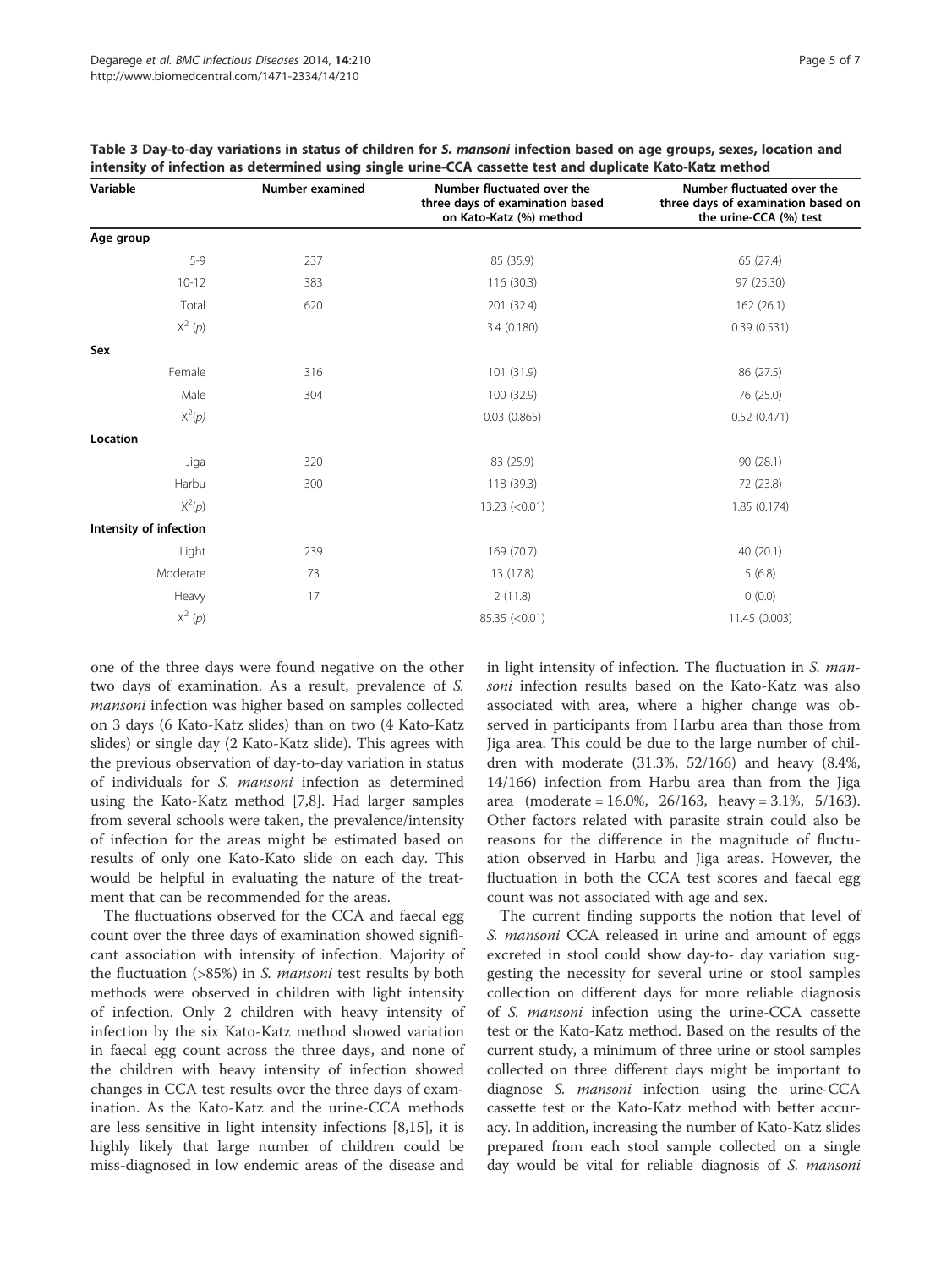infection [7]. Although increasing the number of samples (preferably on different days) in both the Kato-Katz thick smear and the urine-CCA cassette test could increase the performance of both techniques for the diagnosis of S. mansoni infection [11-14], determining the maximum number of samples that can be used for estimating infection with a minimum level of miss-diagnosis of cases would be challenging based on the current study. However, the observation of considerable number of children who were positive on one of the three days, but negative on the other two days of examination or vice versa by both the CCA and Kato-Katz methods in the current study seems to suggest that at least three samples collected on three different days would be important for better evaluation of infection status of S. mansoni (e.g. for treatment purpose) by both techniques. Nevertheless, further studies with large number of samples collected on several days, considering both the cost benefit analysis and feasibility would be important for deciding the minimum number of samples required for accurate estimation of infection status. As collection of several samples from individuals on consecutive days would be more anesthetics for stool specimens, the urine-CCA cassette test that involves only urine collection seems less challenging and more feasible for diagnosing S. mansoni infection with increased sensitivity. On top of that, the current study showed a relatively less variation in urine-CCA results compared to Kato-Katz over the three days of examination. Thus, even a single urine-CCA cassette test would suffice for mapping and screening of *S. mansoni* infection at a reasonable cost.

#### Conclusions

In conclusion, the current study showed day-to-day variation in CCA and Kato-Katz test results of children infected with S. mansoni. This day-to-day fluctuation in S. mansoni CCA test scores and egg counts demonstrates the necessity for more than one urine or stool samples to be collected on different days for more reliable diagnosis of S. mansoni infection. However, further studies might be important for estimating the minimum number of samples required in diagnosis of S. mansoni infection with better accuracy but with less challenges due to subject compliance and cost required.

#### Competing interests

The authors declare that they have no competing interests.

#### Authors' contributions

AD & BE Conceived the idea. BE & TT collected the data. AD analyzed the data and drafted the manuscript. BE, GM & ML had intellectual contribution for the development of the manuscript. Finally all authors commented and approved the final manuscript.

#### Acknowledgements

This study was conducted as part of the evaluation of urine-circulating cathodic antigen cassette test for the detection of Schistosoma mansoni infection, financially supported by the Schistosomiasis Consortium for

Operational Research and Evaluation (SCORE)/University of Georgia. Our thanks and appreciations go to the technical staff of Medical Parasitology Research Unit of Aklilu Lemma Institute of Pathobiology for their technical assistance. We would like to sincerely thank the school children, school directors and teachers and parents/guardians for their cooperation during stool and urine specimens collection.

#### Received: 1 May 2013 Accepted: 15 April 2014 Published: 17 April 2014

#### References

- 1. Waknine-Grinberg JH, Gold D, Ohayon A, Flescher E, Heyfets A, Doenhoff MJ, Schramm G, Haas H, Golenser J: Schistosoma mansoni infection reduces the incidence of murine cerebral malaria. Malar J 2010, 9:5.
- 2. Utzinger J, Raso G, Brooker S, de Savigny D, Tanner M, Ornbjerg N, Singer BH, N'goran EK: Schistosomiasis and neglected tropical diseases: towards integrated and sustainable control and a word of caution. Parasitol 2009, 136:1859–1874.
- 3. Hotez PJ, Brindley PJ, Bethony JM, King CH, Pearce EJ, Jacobson J: Helminth infections: the great neglected tropical diseases. J Clin Invest 2008, 118:1311–1321.
- 4. Bethony J, Brooker S, Albonico M, Geiger SM, Loukas A, Diemert D, Hotez PJ: Soil-transmitted helminth infections: ascariasis, trichuriasis, and hookworm. Lancet 2006, 367:1521–1532.
- 5. Sturrock RF: Schistosomiasis epidemiology and control: how did we get here and where should we go? Mem Inst Oswaldo Cruz 2001, 96:17-27.
- 6. WHO: The prevention and control of schistosomiasis and soil transmitted helminthiasis. World Health Organ Tech Rep Ser 2002, 912:1–57.
- 7. Berhe N, Medhin G, Erko B, Smith T, Gedamu S, Bereded D, Moore R, Habte E, Redda A, Gebre-Michael T, Gundersen SG: Variations in helminth faecal egg counts in Kato-Katz thick smears and their implications in assessing infection status with Schistosoma mansoni. Act Trop 2004, 92:205–212.
- 8. Allam AF, Kader O, Zaki A, Shehab AY, Farag HF: Assessing the marginal error in diagnosis and cure of Schistosoma mansoni in areas of low endemicity using Percoll and PCR techniques. Trop Med InterHealth 2009, 14:316–21.
- 9. Standley C, Lwambo N, Lange C, Kariuki H, Adriko M, Stothard J: Performance of circulating cathodic antigen (CCA) urine-dipsticks for rapid detection of intestinal schistosomiasis in schoolchildren from shoreline communities of Lake Victoria. Parasite Vect 2010, 3:7.
- 10. Shane HL, Verani JR, Abudho B, Montgomery SP, Blackstock AJ, Mwinzi PN, Butler SE, Karanja DM, Secor WE: Evaluation of urine CCA assays for detection of schistosoma mansoni infection in Western Kenya. PLOS Negl Trop Dis 2011, 5:e951.
- 11. Coulibaly JT, Knopp S, N'Guessan NA, Silué KD, Fürst T, Lohourignon LK, Brou JK, N'Gbesso YK, Vounatsou P, N'Goran EK, Utzinger J: Accuracy of urine circulating cathodic antigen (CCA) test for Schistosoma mansoni diagnosis in different settings of Côte d'Ivoire. PLOS Negl Trop Dis 2011, 5:e1384.
- 12. Tchuem Tchuenté LA, Kueté Fouodo CJ, Kamwa Ngassam RI, Sumo L, Dongmo Noumedem C, Kenfack CM, Gipwe NF, Nana ED, Stothard JR, Rollinson D: Evaluation of circulating cathodic antigen (CCA) urine-tests for diagnosis of Schistosoma mansoni infection in Cameroon. PLOS Negl Trop Dis 2012, 6:e1758.
- 13. Colley DG, Binder S, Campbell C, King CH, Tchuem Tchuenté LH, N'Goran EK, Erko B, Karanja DMS, Kabatereine NB, van Lieshout L, Rathbun S: A five-country evaluation of a point-of-care circulating cathodic antigen urine assay for the prevalence of schistosomiasis mansoni. Am J Trop Med Hyg 2013, 88:426–432.
- 14. Erko B, Medhin G, Teklehaymanot T, Degarege A, Legesse M: Evaluation of urine-circulating cathodic antigen (Urine-CCA) cassette test for the detection of Schistosoma mansoni infection in areas of moderate prevalence in Ethiopia. Trop Med Int Health 2013, 18:1029-35.
- 15. Stothard JR, Kabatereine NB, Tukahebwa EM, Kazibwe F, Rollinson D, Mathieson W, Webster JP, Fenwick A: Use of circulating cathodic antigen (CCA) dipsticks for detection of intestinal and urinary schistosomiasis. Act Trop 2006, 97:219–228.
- 16. Van Etten L, Engels D, Krijger FW, Nkulikyinka L, Gryseels B, Deelder AM: Fluctuation of schistosome circulating antigen levels in urine of individuals with Schistosoma mansoni infection in Burundi. Am J Trop Med Hyg 1996, 54:348–351.